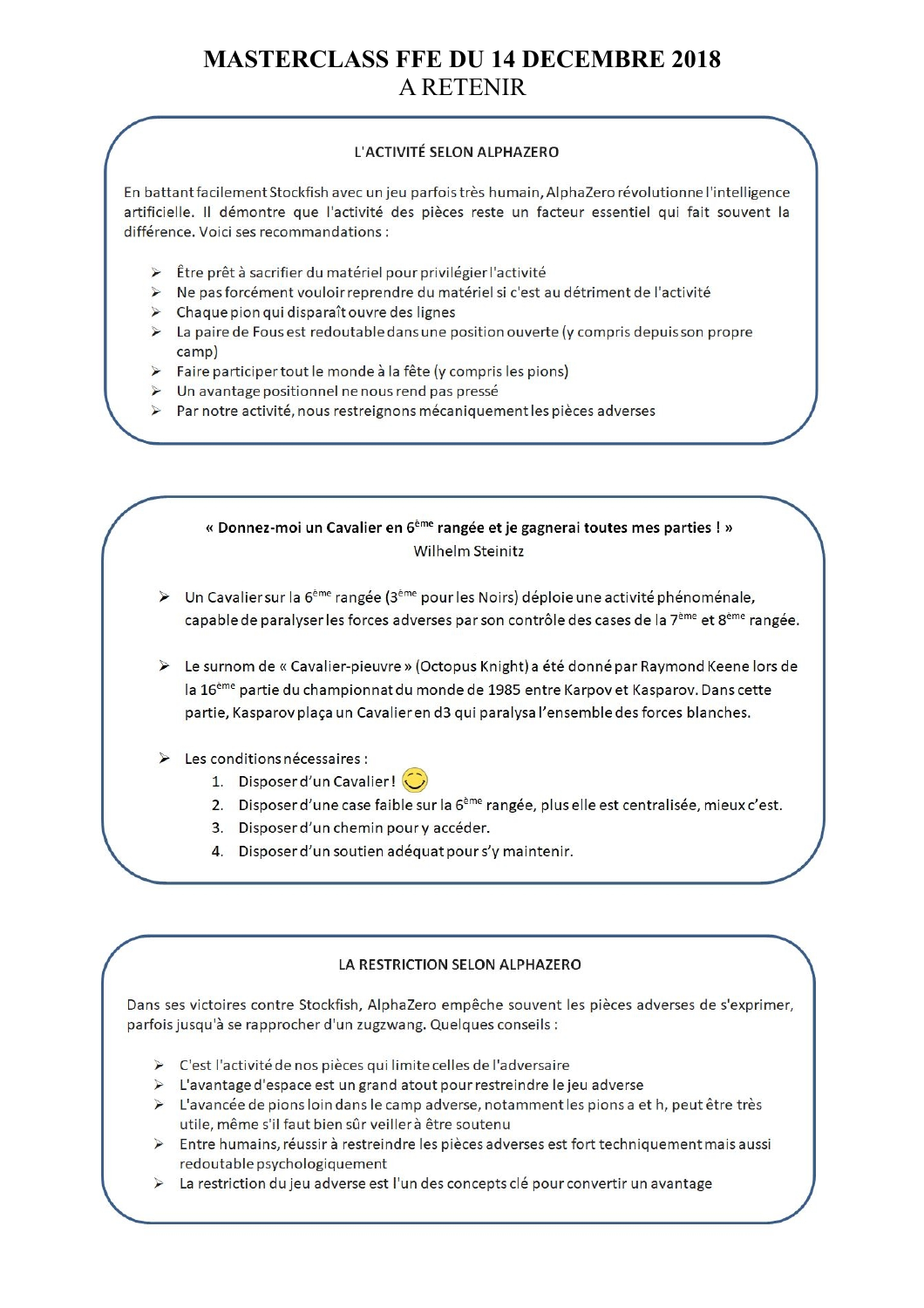## **MASTERCLASS FFE DU 14 DECEMBRE 2018 EXERCICES**





**Gaprindhasvili – Kushnir**

2)



Trait aux Blancs. Que jouer ?

#### **AlphaZero - Stockfish** Match 2018



Trait aux Blancs. Jouez comme AlphaZero !

3)